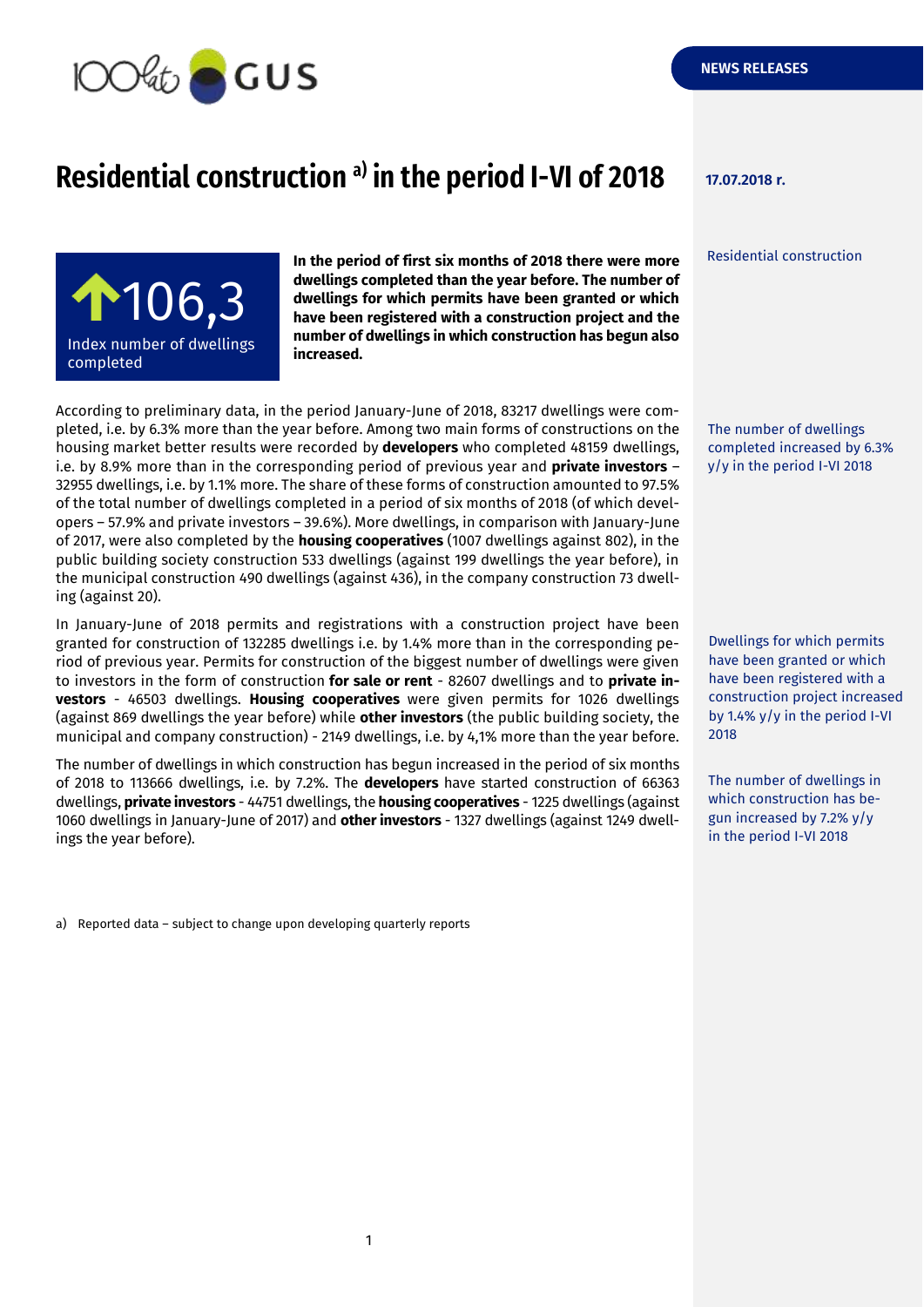



## **Table 1. Residential construction results** *<sup>b</sup>***)**

|                                                                                                            | 2018    |                     |                          |         |                    |  |  |  |  |
|------------------------------------------------------------------------------------------------------------|---------|---------------------|--------------------------|---------|--------------------|--|--|--|--|
| Forms of construction                                                                                      | VI      |                     |                          | $I-VI$  |                    |  |  |  |  |
|                                                                                                            | numbers | VI<br>2017=100      | $\mathsf{V}$<br>2018=100 | numbers | $ -V $<br>2017=100 |  |  |  |  |
| <b>Dwellings completed</b>                                                                                 |         |                     |                          |         |                    |  |  |  |  |
| Total                                                                                                      | 13275   | 103,3               | 111,0                    | 83217   | 106,3              |  |  |  |  |
| Private                                                                                                    | 5073    | 104,3               | 103,2                    | 32955   | 101,1              |  |  |  |  |
| For sale or rent                                                                                           | 7932    | 101,5               | 117,9                    | 48159   | 108,9              |  |  |  |  |
| Cooperative                                                                                                | 110     | more than<br>2-fold | 56,7                     | 1007    | 125,6              |  |  |  |  |
| Others <sup>c)</sup>                                                                                       | 160     | 140,4               | 130,1                    | 1096    | 167,3              |  |  |  |  |
| Dwellings in which construction has begun                                                                  |         |                     |                          |         |                    |  |  |  |  |
| <b>Total</b>                                                                                               | 22228   | 99,4                | 108,2                    | 113666  | 107,2              |  |  |  |  |
| Private                                                                                                    | 8543    | $X$ <sup>d)</sup>   | 91,0                     | 44751   | $X$ <sup>d)</sup>  |  |  |  |  |
| For sale or rent                                                                                           | 12926   | $X$ <sup>d)</sup>   | 122,4                    | 66363   | $X$ <sup>d)</sup>  |  |  |  |  |
| Cooperative                                                                                                | 284     | more than<br>2-fold | 104,0                    | 1225    | 115,6              |  |  |  |  |
| Others <sup>c)</sup>                                                                                       | 475     | 153,7               | 153,7                    | 1327    | 106,2              |  |  |  |  |
| Dwellings for which permits have been granted or which have been registered<br>with a construction project |         |                     |                          |         |                    |  |  |  |  |
| Total                                                                                                      | 22807   | 94,9                | 103,7                    | 132285  | 101,4              |  |  |  |  |

| <b>Total</b>         | 22807 | 94,9                | 103,7 | 132285 | 101,4             |
|----------------------|-------|---------------------|-------|--------|-------------------|
| Private              | 8922  | $X$ <sup>d)</sup>   | 102,4 | 46503  | $X$ <sup>d)</sup> |
| For sale or rent     | 13391 | $X$ <sup>d)</sup>   | 103,1 | 82607  | $X$ <sup>d)</sup> |
| Cooperative          | 377   | more than<br>3-fold | 163,2 | 1026   | 118,1             |
| Others <sup>c)</sup> | 117   | 37,7                | 164,8 | 2149   | 104,1             |

b) Since January of 2018 data regarding the effects of "the individual construction" concern only dwellings realized for the investor's own needs; dwellings for sale or rent (included into this form of construction so far) have been included into the form of "construction designated for sale or rent" .c) The company, municipal and public building society construction. d) According to the revised scope of forms of construction, indices in relation to the corresponding period of the previous year will be presented from January of 2019.

## Residential construction results